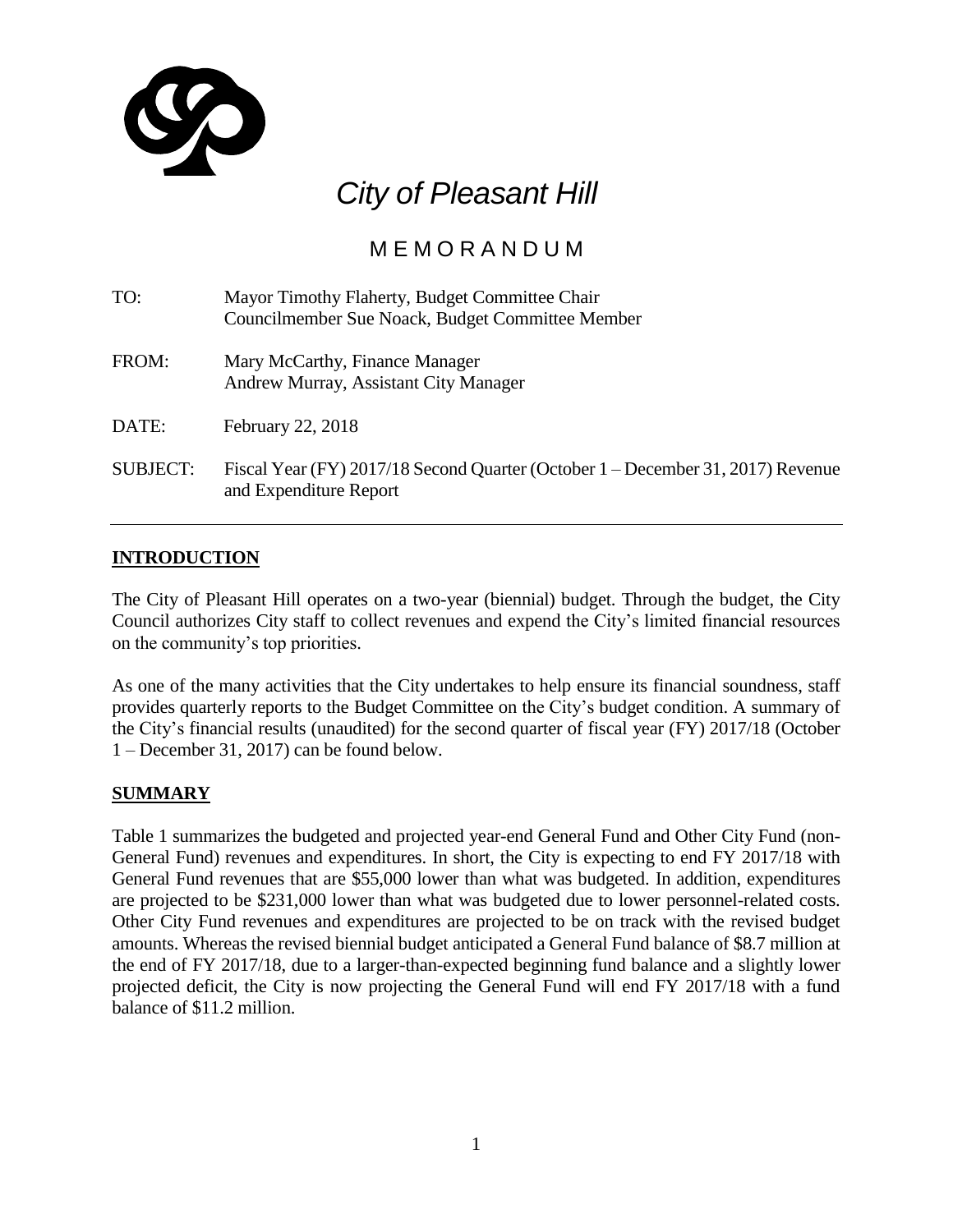|                        |                       | <b>General</b><br><b>Fund</b> | <b>Other City</b><br><b>Funds</b> | <b>Total</b> |
|------------------------|-----------------------|-------------------------------|-----------------------------------|--------------|
| <b>Revenue</b>         | <b>Budgeted</b>       | \$28,439                      | \$9,596                           | \$38,035     |
|                        | Year End<br>Projected | \$28,384                      | \$9,596                           | \$37,980     |
|                        | Variance              | (\$55)                        | \$0                               | $(\$55)$     |
| <b>Expenditures</b>    | <b>Budgeted</b>       | \$30,777                      | \$13,734                          | \$44,511     |
|                        | Year End<br>Projected | \$30,546                      | \$13,734                          | \$44,280     |
|                        | Variance              | $(\$231)$                     | \$0                               | $(\$231)$    |
| <b>Surplus/Deficit</b> | <b>Budgeted</b>       | $(\$2,338)$                   | $(\$4,138)$                       | $(\$6,476)$  |
|                        | Year End<br>Projected | $(\$2,162)$                   | $(\$4,138)$                       | $(\$6,300)$  |
|                        | Variance              | \$176                         | \$0                               | \$176        |

**Table 1 - FY 2017/18 Revenue and Expenditure Summary (in \$1,000s)**

#### **GENERAL FUND REVENUES**

General Fund revenues for FY 2017/18 were budgeted at \$28.4 million. As of the close of the second quarter, the City is projecting that year-end General Fund revenue will decrease slightly by \$55,000. The following table summarizes General Fund revenue by category.

| <b>Revenue Type</b>                | <b>Revised Budget</b> | <b>Actual as of</b><br>12/31/17 | % of Budget | Projected<br><b>Year End</b> | <b>Variance</b> |
|------------------------------------|-----------------------|---------------------------------|-------------|------------------------------|-----------------|
| Sales Tax                          | \$8,770               | \$3,711                         | 42%         | \$8,520                      | $(\$250)$       |
| Measure K Transactions and Use Tax | \$4,100               | \$1,400                         | 34%         | \$4,100                      | \$0             |
| Property Tax                       | \$3,011               | \$1,605                         | 53%         | \$3,011                      | \$0             |
| Property Tax in Lieu of VLF        | \$3,213               | \$0                             | 0%          | \$3,264                      | \$51            |
| <b>Other Taxes</b>                 | \$5,668               | \$887                           | 16%         | \$5,330                      | $($ \$338)      |
| Other:                             |                       |                                 |             |                              |                 |
| <b>Franchise Fees</b>              | \$1,987               | \$524                           | 26%         | \$1,987                      | \$0             |
| Licenses and Permits               | \$648                 | \$402                           | 62%         | \$914                        | \$266           |
| Charges for Services               | \$465                 | \$310                           | 67%         | \$609                        | \$144           |
| Other Revenue                      | \$176                 | \$123                           | 70%         | \$235                        | \$59            |
| Transfer                           | \$208                 | \$208                           | 100%        | \$208                        | \$0             |
| Use of Money and Property          | \$53                  | \$26                            | 49%         | \$68                         | \$15            |
| Fines and Forfeitures              | \$57                  | \$17                            | 30%         | \$55                         | (S2)            |
| Intergovernmental                  | \$83                  | \$17                            | 20%         | \$83                         | \$0             |
| <b>Total Revenues</b>              | \$28,439              | \$9,230                         | 32%         | \$28,384                     | $(\$55)$        |

**Table 2 - FY 2017/18 General Fund Revenue Summary (in \$1,000s)**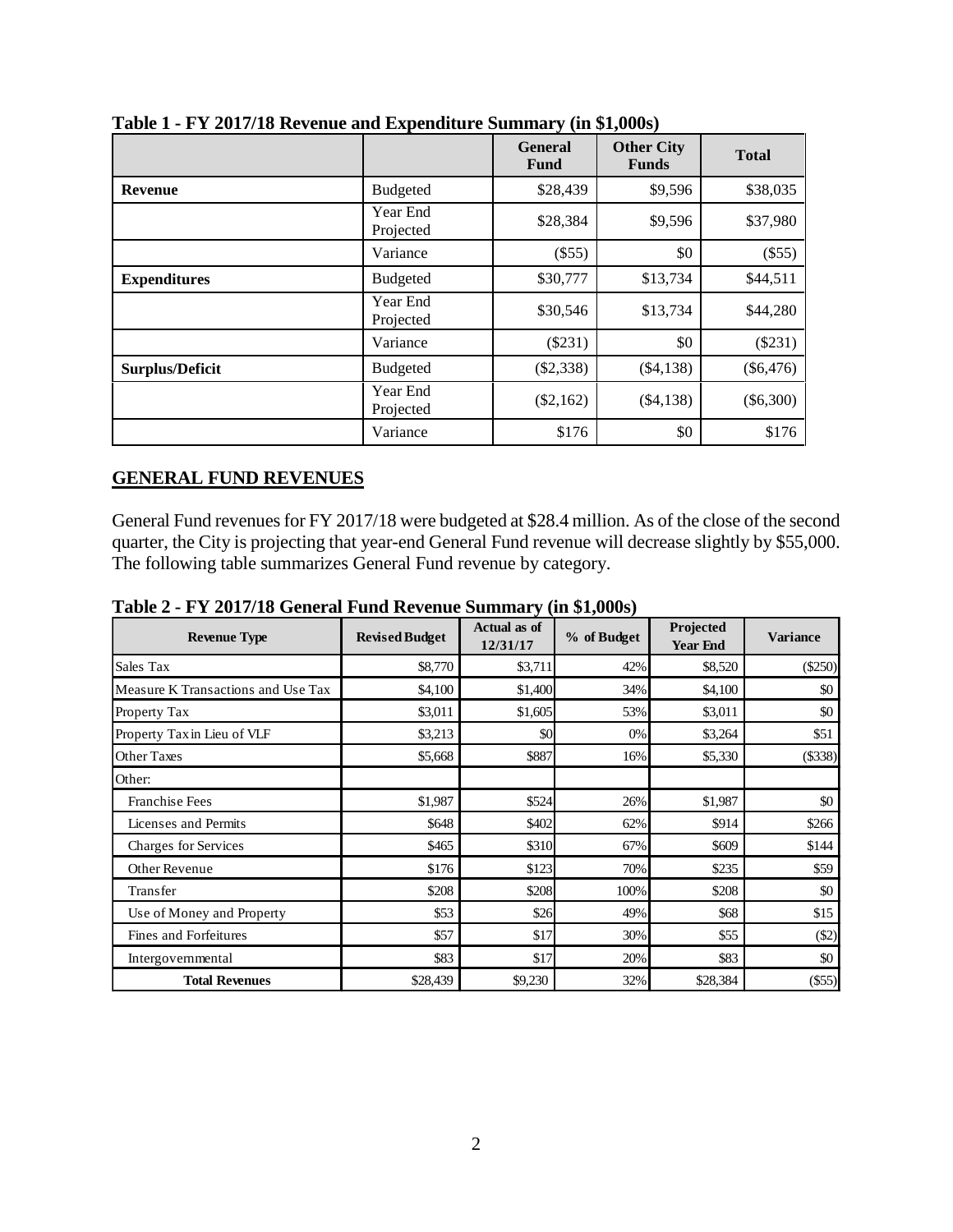#### Sales Tax

Sales tax revenues were budgeted to be \$8.8 million in FY 2017/18. The City is projecting that yearend sales tax revenues will decline by \$250,000 (2.9%) to \$8.5 million based on a recent analysis by the City's sales tax consultant HdL Coren & Cone. The reduction is primarily due to two national brand retail business closures and the resulting temporary vacancies.

#### Measure K Transactions and Use Tax

Measure K transactions and use tax became effective on April 1, 2017 and was budgeted to be \$4.1 million for FY 2017/18. The City has collected \$1.4 million to date and is on track to collect the budgeted amount for the year.

#### Property Tax

Property tax revenue was budgeted to be \$3.0 million and based on collections to date and known assessed valuations, the City is on track to collect this amount.

#### Property Tax in Lieu of Vehicle License Fee (VLF)

The motor vehicle license fee (VLF) is an annual tax on the ownership of registered vehicles collected by the State Department of Motor Vehicles and subsequently distributed to cities and counties. In 2004, the State Legislature permanently reduced the tax rate from 2% to 0.65% of a vehicle's current market value. The reduction in VLF revenue to cities and counties was offset by an increased transfer of property tax from the State to cities and counties. This transfer is called the "Property Tax in Lieu of VLF." Although no revenue has been received yet, due to timing of these payments from the State, the City is anticipating that \$3.3 million will be collected for the year.

#### Other Taxes

The City collects a business license tax and a number of other taxes that supplement sales and property tax. The "other taxes" category also includes smaller taxes such as the transient occupancy (hotel) tax (TOT), property transfer tax, and utility user tax. Based on an analysis of collections through February 2018, the City is projecting that year-end revenue will be \$338,000 less than budgeted primarily due to lower TOT. When the budget was developed it was anticipated that Homewood Suites hotel would be open and operational during the entire fiscal year.

#### Other Revenue

The City collects a number of non-tax General Fund revenues, as described below.

#### Franchise Fees

Franchise fees are rent paid by utilities or other businesses for the privilege of using the City's right of way (streets, alleys, sidewalks, etc.) to locate utility lines or operate vehicles. The City collects a franchise fee of 1% of revenue from Pacific Gas & Electric (PG&E) and 5%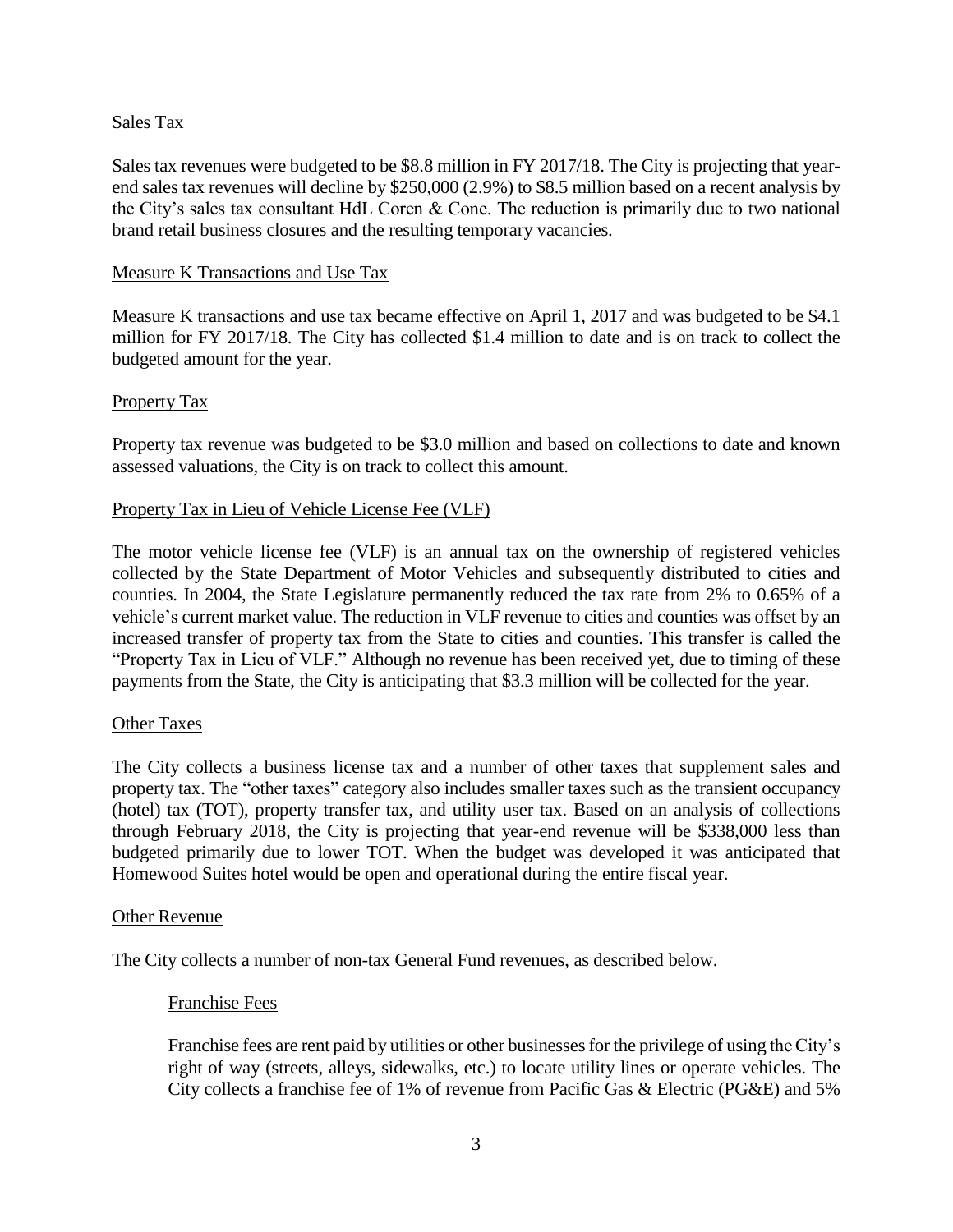of revenue from cable operators AT&T/Pacific Bell, Comcast, and Astound. The City also collects a franchise fee of 12% of revenue from Allied Waste Management. Franchise fee revenues were budgeted to be \$2.0 million in FY 2017/18. The City is projecting that revenues will be on track with the amount budgeted for the year.

#### Licenses and Permits

The revenue in this category is due to permits and fees, which were budgeted at \$648,000. This category includes building, electrical, plumbing, and energy permits, primarily generated from construction-related activity. The City is projecting revenue will be \$914,000, an increase of \$266,000. The increase in permit revenue is largely due to the high number of projects underway this year including two large residential developments and several commercial projects.

#### Charges for Services, Transfers, Use of Money and Property, and Miscellaneous Other Revenue

This category includes numerous miscellaneous "other" revenues. The major sub-categories include charges for services, fines and forfeitures, interest revenue, Police Officer Standards and Training (POST) reimbursements from the State, accounting fees, and transfers from other funds. The City budgeted \$465,000 for FY 2017/18 and is projecting that revenues will increase to \$609,000. This increase is primarily due to higher-than-budgeted General Plan update fees and engineering fees.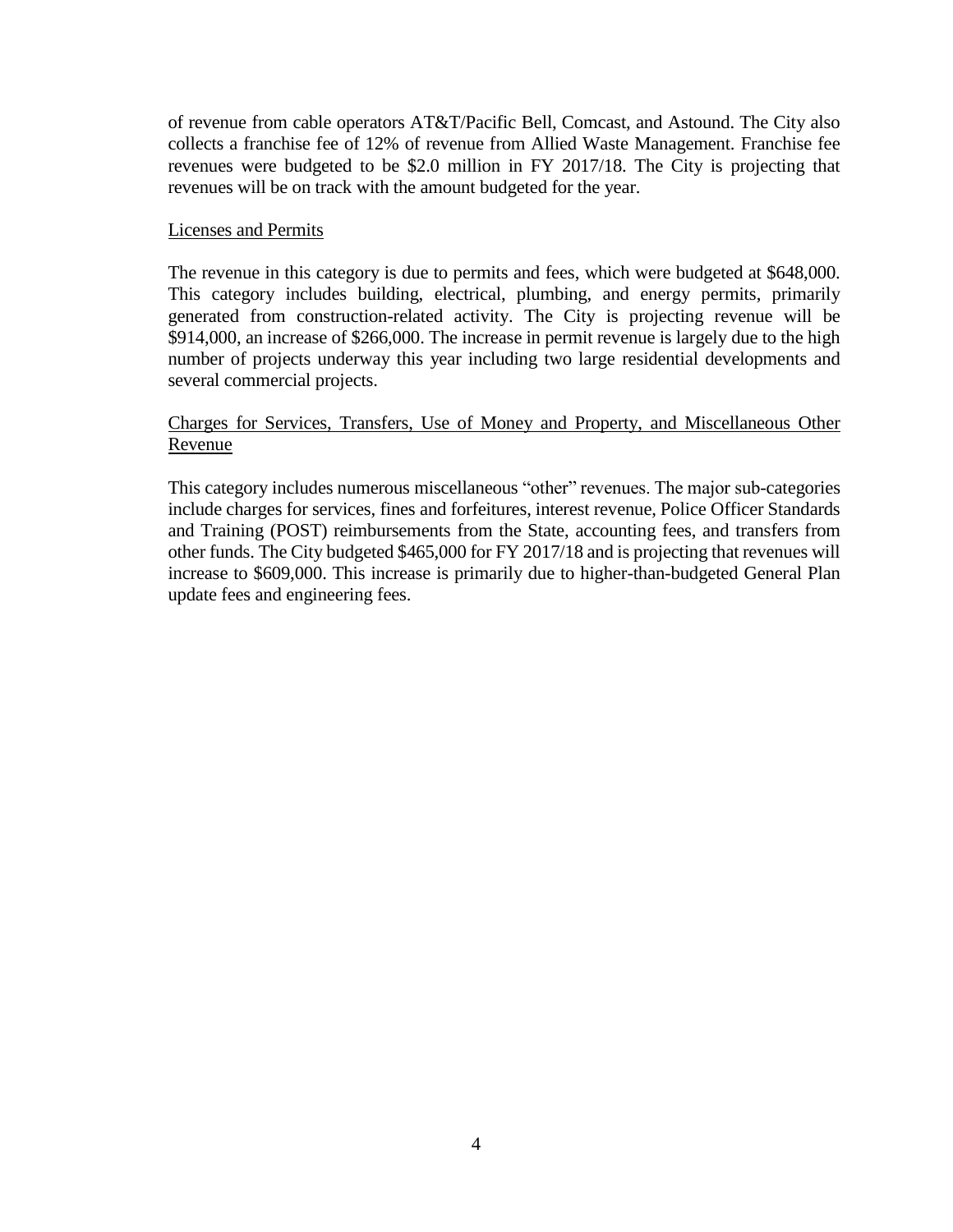#### **GENERAL FUND EXPENDITURES**

General Fund expenditures for FY 2017/18 were budgeted at \$30.8 million. As of the close of the second quarter, the City is projecting that year-end General Fund expenditures will decrease by \$231,000. The following two tables summarize General Fund expenditures by category and department.

| <b>Expenditure Type</b>                                            | <b>Revised Budget</b> | <b>Actual</b> as of<br>12/31/17 | % of Budget | Projected<br><b>Year End</b> | <b>Variance</b> |
|--------------------------------------------------------------------|-----------------------|---------------------------------|-------------|------------------------------|-----------------|
| Personnel                                                          |                       |                                 |             |                              |                 |
| <b>Salaries</b>                                                    | \$11,475              | \$5,648                         | 49%         | \$11,225                     | (\$250)         |
| <b>Benefits</b>                                                    | \$5,697               | \$2,868                         | 50%         | \$5,667                      | ( \$30)         |
| Benefit Buybacks & Contributions to<br><b>Retiree Health Plans</b> | \$423                 | \$160                           | 38%         | \$231                        | (\$192)         |
| Public Safety PERS Side Fund Debt                                  | \$893                 | \$224                           | 25%         | \$893                        | \$0             |
| General Expenses                                                   | \$738                 | \$205                           | 28%         | \$734                        | ( \$4)          |
| Professional and Contract Svc                                      | \$1,913               | \$679                           | 35%         | \$1,997                      | \$84            |
| Measure K Related Projects                                         | \$4,100               | \$18                            | 0%          | \$4,100                      | \$0             |
| Other Expenditures:                                                |                       |                                 |             |                              |                 |
| Conferences and Training                                           | \$211                 | \$84                            | 40%         | \$210                        | $(\$1)$         |
| Maintenance and Repairs                                            | \$454                 | \$111                           | 24%         | \$469                        | \$15            |
| Supplies and Materials                                             | \$271                 | \$87                            | 32%         | \$281                        | \$10            |
| <b>Utilities</b>                                                   | \$468                 | \$179                           | 38%         | \$436                        | ( \$32)         |
| Insurance                                                          | \$623                 | \$666                           | 107%        | \$833                        | \$210           |
| Promotions and Contributions                                       | \$617                 | \$84                            | 14%         | \$586                        | $($ \$31)       |
| <b>Fixed Assets</b>                                                | \$34                  | \$0                             | 0%          | \$24                         | (\$10)          |
| Transfer                                                           | \$2,860               | \$2,860                         | 100%        | \$2,860                      | \$0             |
| <b>Total Expenditures</b>                                          | \$30,777              | \$13,873                        | 45%         | \$30,546                     | (\$231)         |

**Table 3 - FY 2017/18 General Fund Expenditure Summary, By Category (in \$1,000s)**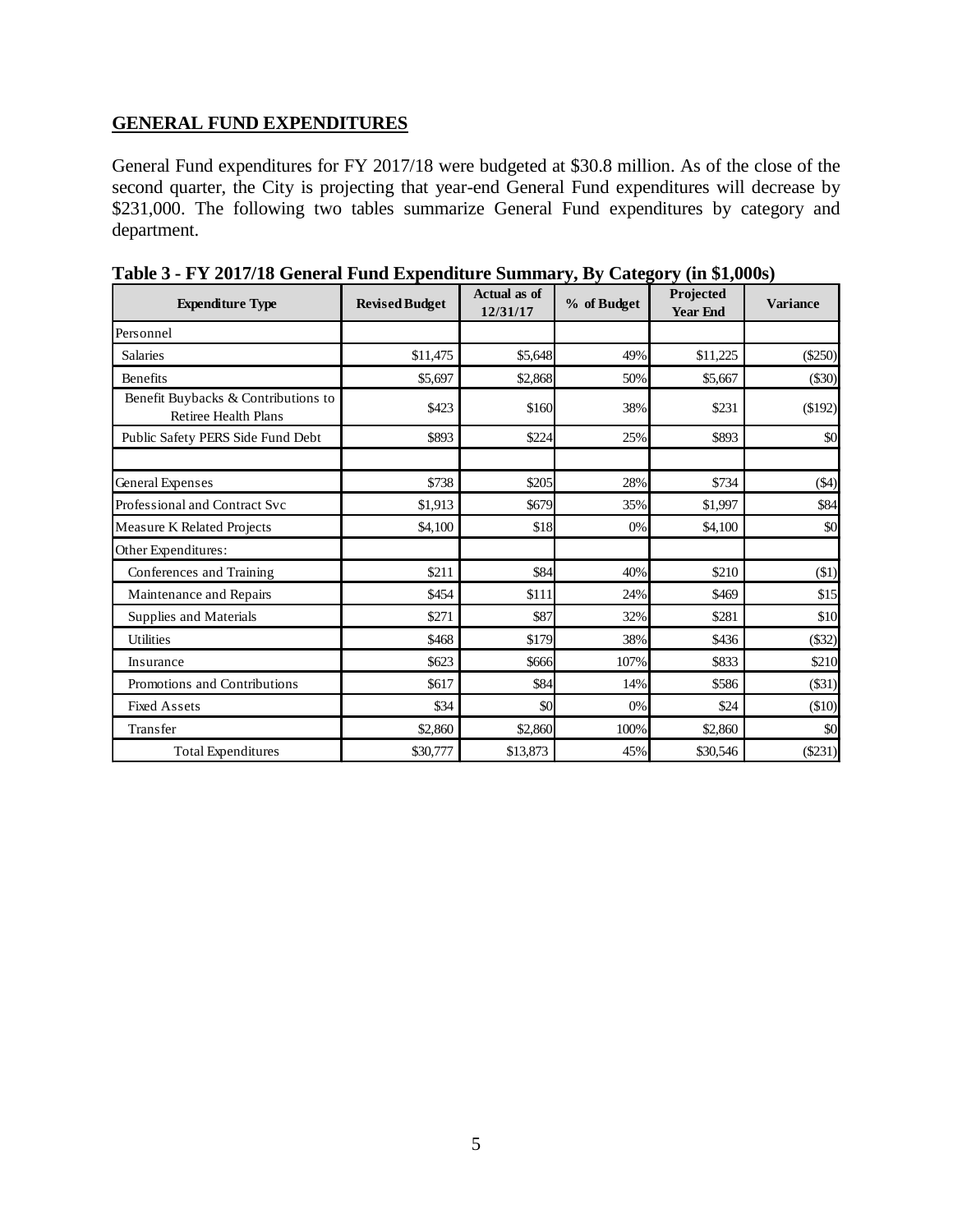| <b>Department</b>                  | <b>Revised Budget</b> | Actual as of<br>12/31/17 | % of Budget | Projected<br><b>Year End</b> | <b>Variance</b> |
|------------------------------------|-----------------------|--------------------------|-------------|------------------------------|-----------------|
| City Council                       | \$161                 | \$81                     | 50%         | \$160                        | $(\$1)$         |
| City Manager                       | \$952                 | \$409                    | 43%         | \$943                        | $(\$9)$         |
| Measure K                          | \$4,100               | \$18                     | 0%          | \$4,100                      | \$0             |
| City Attorney                      | \$506                 | \$188                    | 37%         | \$492                        | \$14)           |
| <b>Community Relations</b>         | \$415                 | \$46                     | 11%         | \$389                        | (\$26)          |
| City Clerk                         | \$111                 | \$44                     | 40%         | \$116                        | \$5             |
| City Treasurer                     | \$11                  | \$6                      | 55%         | \$11                         | \$0             |
| Economic Development               | \$592                 | \$183                    | 31%         | \$589                        | $($ \$3)        |
| Non Departmental                   | \$496                 | \$189                    | 38%         | \$304                        | (\$192)         |
| CalPERS Unfunded Liability         | \$1,802               | \$905                    | 50%         | \$1,802                      | \$0             |
| Administrative Services:           |                       |                          |             |                              |                 |
| Finance                            | \$776                 | \$361                    | 47%         | \$782                        | \$6             |
| <b>Computer Services</b>           | \$680                 | \$420                    | 62%         | \$507                        | \$173)          |
| <b>Human Resources</b>             | \$674                 | \$306                    | 45%         | \$682                        | \$8             |
| Risk Management                    | \$621                 | \$666                    | 107%        | \$831                        | \$210           |
| City Hall Facility                 | \$150                 | \$65                     | 43%         | \$137                        | (\$13)          |
| Police                             | \$10,491              | \$5,544                  | 53%         | \$10,414                     | (\$77)          |
| Public Safety PERS Side Fund Debt  | \$890                 | \$222                    | 25%         | \$890                        | \$0             |
| Engineering                        | \$1,098               | \$513                    | 47%         | \$1,166                      | \$68            |
| <b>Street Resurfacing Transfer</b> | \$1,500               | \$1,500                  | 100%        | \$1,500                      | \$0             |
| Maintenance                        | \$2,649               | \$1,139                  | 43%         | \$2,642                      | (\$7)           |
| Planning                           | \$1.135               | \$502                    | 44%         | \$1,136                      | \$1             |
| <b>Building Inspection</b>         | \$863                 | \$463                    | 54%         | \$848                        | (\$15)          |
| Transfers to AD 20 and AD 22       | \$104                 | \$103                    | 99%         | \$105                        | \$1             |
| <b>Total Expenditures</b>          | \$30,777              | \$13,873                 | 45%         | \$30,546                     | (\$231)         |

**Table 4 - FY 2017/18 General Fund Expenditure Summary, By Department (in \$1,000s)**

#### Personnel

#### Salaries and Benefits

Salaries and benefits were budgeted at \$17.2 million and based on second quarter results, the City is projecting personnel costs will be lower than budgeted by \$280,000. The variance is primarily due to vacancies and lower-than-budgeted health insurance costs.

#### Buybacks and Contributions to Retiree Health Savings Plan

This category includes sick leave and vacation buybacks for retiring employees. Depending upon an employee's bargaining unit, this benefit provides limited reimbursement of medical premiums or a contribution to a retirement health savings plan based on an employee's unused sick leave and vacation leave balances when they retire. Several conditions must be met in order to qualify for this benefit. The timing of these payments is not cyclical. The City is projecting that expenditures for FY 2017/18 will be \$192,000 lower than originally budgeted based on the second quarter results.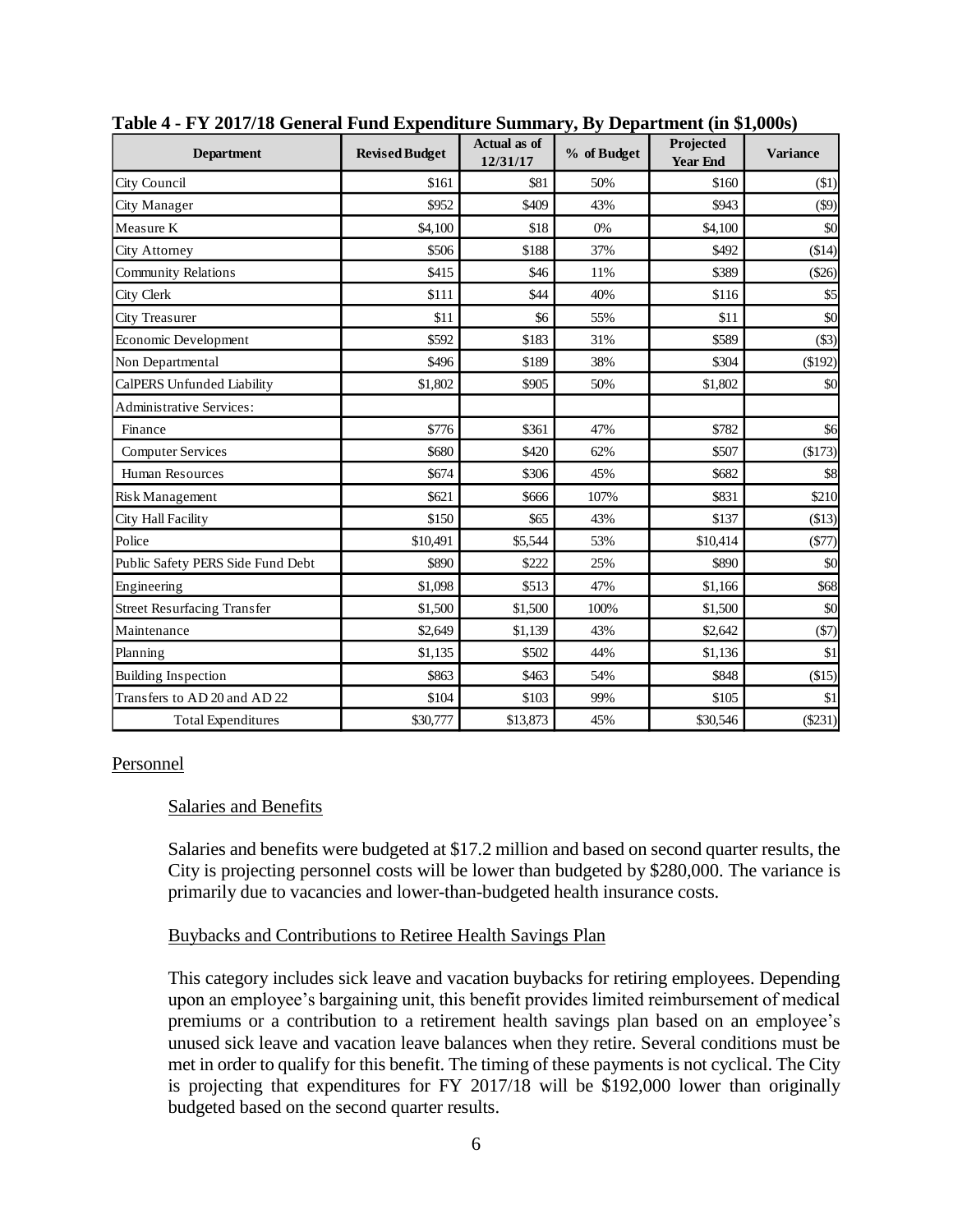#### Public Safety PERS Side Fund Loan Debt Payment

This category is comprised of an annual debt service payment of \$890,000 related to the payoff of the CalPERS public safety side fund obligation. Rather than make annual payments to CalPERS to slowly pay off this obligation, the City took a loan from Umpqua Bank to pay off the obligation more quickly at a lower interest rate, resulting in significant savings. This debt will be paid off in full during FY 2017/18.

#### General Expenses

This category includes expenditures for postage, printing, memberships, publications and subscriptions, and other special expenditures, including funding for Economic Development projects and programs to enlarge the City's revenue base. In the past, these projects and programs were funded by the Redevelopment Agency, but are now funded by the General Fund. The City is projecting expenditures will be on track with the amount budgeted.

#### Professional and Contract Services

This category includes contractual services such as legal counsel, auditing, videotaping, and animal control. The City is projecting expenditures will increase slightly by \$84,000 for FY 2017/18 to \$2.0 million.

#### Measure K Related Projects

FY 2017/18 Measure K expenditures were budgeted at \$4.1 million. That amount is merely a placeholder as the City has only committed to two obligations that represent a fraction of that amount this fiscal year: (1) the contract for architectural services for the new library and (2) the contract for project/construction management services for the new library. In future fiscal years, the specific capital projects and related expenditures that will be funded by Measure K will be approved by the City Council through the Capital Improvement Plan (CIP) and biennial budget. This projection will be updated in the next quarterly report.

#### Other Expenditures

The "other expenditures" category includes the major subcategories of conferences and training; maintenance and repairs; supplies and materials; utilities; insurance; promotions and contributions; fixed assets; and transfers. This category includes an additional \$1.3 million contribution (above the historical average of \$200,000) toward the street resurfacing program, which enables the City to marginally increase the Pavement Condition Index (PCI) rating of City streets and to also prevent an increase in the level of deferred maintenance of the streets.

This category also includes the City's ongoing annual contribution toward library facility maintenance and 43 library open hours (including Monday hours) weekly. Expenditures were budgeted to be \$5.5 million, and based on second quarter results, are projected to be \$5.7 million, an increase of \$161,000. The variance is primarily due to higher insurance costs.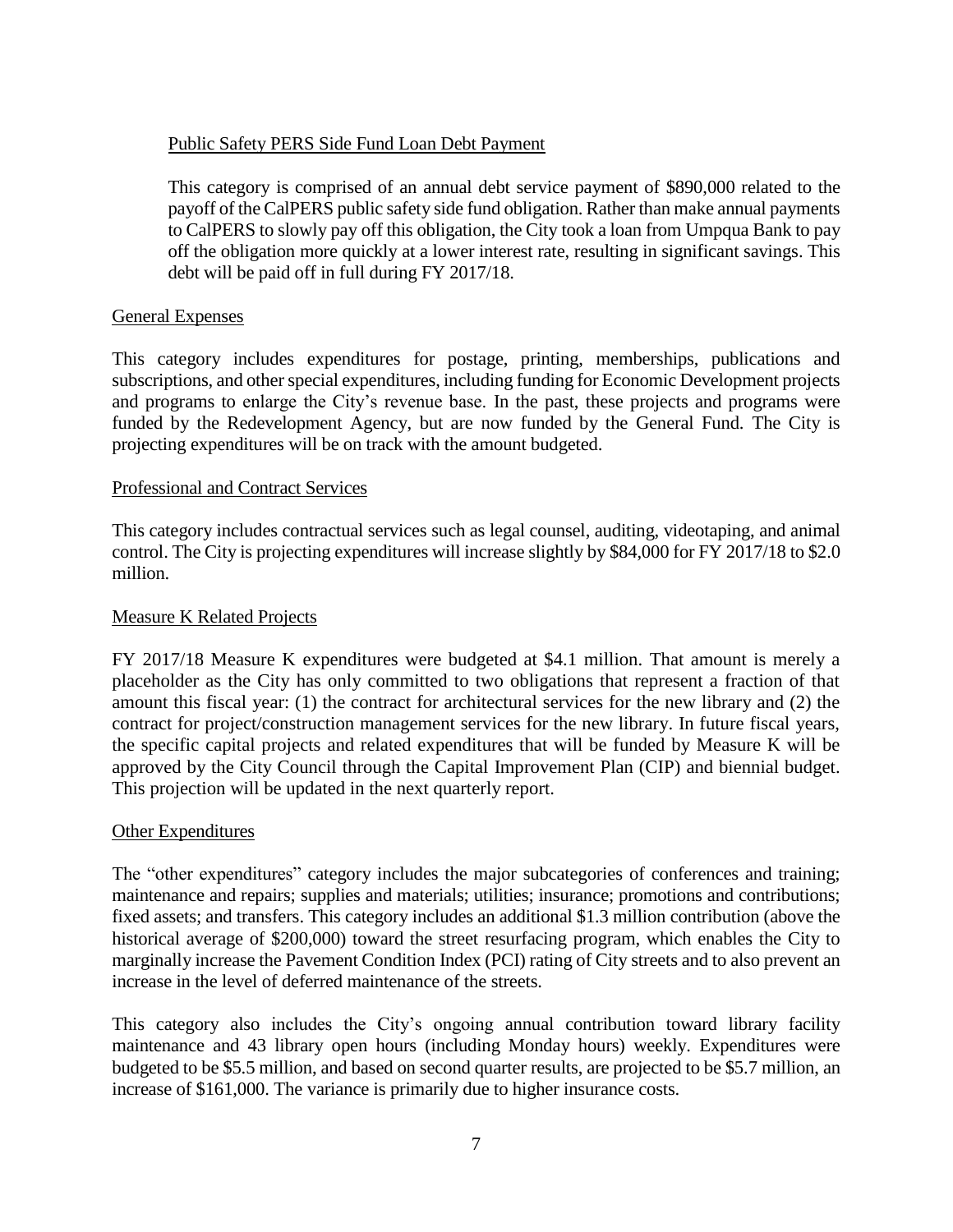## **GENERAL FUND FINANCIAL CONDITION**

#### General Fund Balance

The revised biennial budget included a beginning General Fund balance of \$11.0 million and projected a deficit of approximately \$2.3 million, resulting in an ending General Fund balance of \$8.7 million. The City actually started FY 2017/18 with a General Fund balance that was \$2.3 million higher, at \$13.4 million. Based on the second quarter review, the City is now projecting a deficit of \$2.2 million for the year. The deficit for FY 2017/18 is primarily due to the intentional investment of a portion of the General Fund's high fund balance in priority projects such as street resurfacing. As mentioned above, an additional contribution of \$1.3 million (above the historical average of \$200,000) was made toward the street resurfacing program in FY 2017/18. This contribution enabled the City to marginally increase the Pavement Condition Index (PCI) rating of City streets and to also prevent an increase in both the level of deferred maintenance of the streets and future cost. The City is now projecting that the General Fund will end FY 2017/18 with a fund balance of \$11.2 million, an overall improvement of \$2.5 million.

|                               | <b>Revised Budget</b> | <b>Projected Year End</b> | <b>Variance</b> |
|-------------------------------|-----------------------|---------------------------|-----------------|
| <b>Beginning Fund Balance</b> | \$11,045              | $$13,356*$                | \$2,311         |
| Revenue                       | \$28,439              | \$28,384                  | $(\$55)$        |
| Expenditures                  | \$30,777              | \$30,546                  | $(\$231)$       |
| Surplus/Deficit               | $(\$2,338)$           | $(\$2,162)$               | \$176           |
| <b>Ending Fund Balance</b>    | \$8,707               | \$11,194                  | \$2,487         |

**Table 5 - FY 2016/17 General Fund Ending Balance (in \$1,000s)**

\*Beginning fund balance includes \$758,687 for Measure K. Revised budget and projected year end revenue and expenditures include estimated \$4.1 million for both Measure K revenue and expenditures.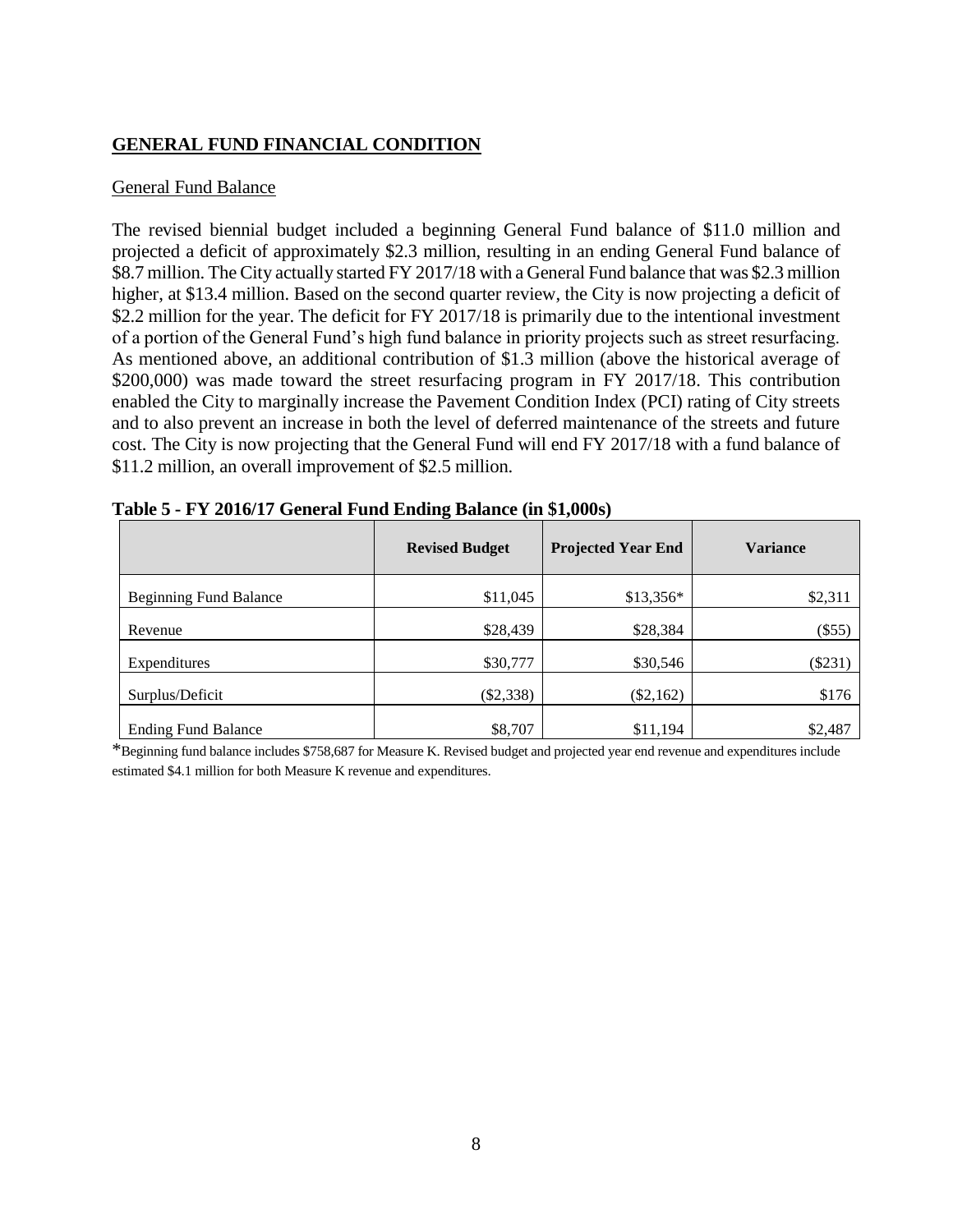#### **OTHER CITY FUNDS (NON-GENERAL FUND)**

In addition to the General Fund, the City has other fund types that can only be used for specif purposes, such as capital improvements, debt service, or a particular program. The following provides an update on these funds for FY 2017/18.

#### **NON-GENERAL FUND REVENUE**

Total budgeted revenues for other (non-General Fund) funds, including revenue transferred between funds, are \$9.6 million, and actual revenues as of the close of the second quarter were \$6.6 million, 68% of budget. The City expects that year-end revenues will be equal the budgeted amount.

| <b>Revenue Type</b>           | <b>Revised</b><br><b>Budget</b> | Actual as of<br>12/31/2017 | $%$ of<br><b>Budget</b> | Projected<br><b>Year End</b> | <b>Variance</b> |
|-------------------------------|---------------------------------|----------------------------|-------------------------|------------------------------|-----------------|
| Property Tax                  | \$473                           | \$271                      | 57%                     | \$473                        | \$0             |
| Other – Taxes and Assessments | \$468                           | \$76                       | 16%                     | \$468                        | \$0             |
| Intergovernmental             | \$4,437                         | \$2,295                    | 52%                     | \$4,437                      | \$0             |
| <b>Charges for Services</b>   | \$90                            | \$8                        | 9%                      | \$90                         | \$0             |
| <b>Fines and Forfeitures</b>  | \$97                            | \$27                       | 28%                     | \$97                         | \$0             |
| Use of Money and Property     | \$25                            | \$13                       | 52%                     | \$25                         | \$0             |
| Other                         | \$407                           | \$265                      | 65%                     | \$407                        | \$0             |
| Transfer                      | \$3,599                         | \$3,599                    | 100%                    | \$3,599                      | \$0             |
| <b>Total Revenues</b>         | \$9,596                         | \$6,554                    | 68%                     | \$9,596                      | \$0             |

**Table 6 - FY 2017/18 Non-General Fund Revenue Summary (in \$1,000s)**

The largest category of non-General Fund revenue is the intergovernmental category. The majority of revenue in this category is grants for capital projects. These revenues are paid on a reimbursement basis, so the City will receive the revenues once the capital work has been completed.